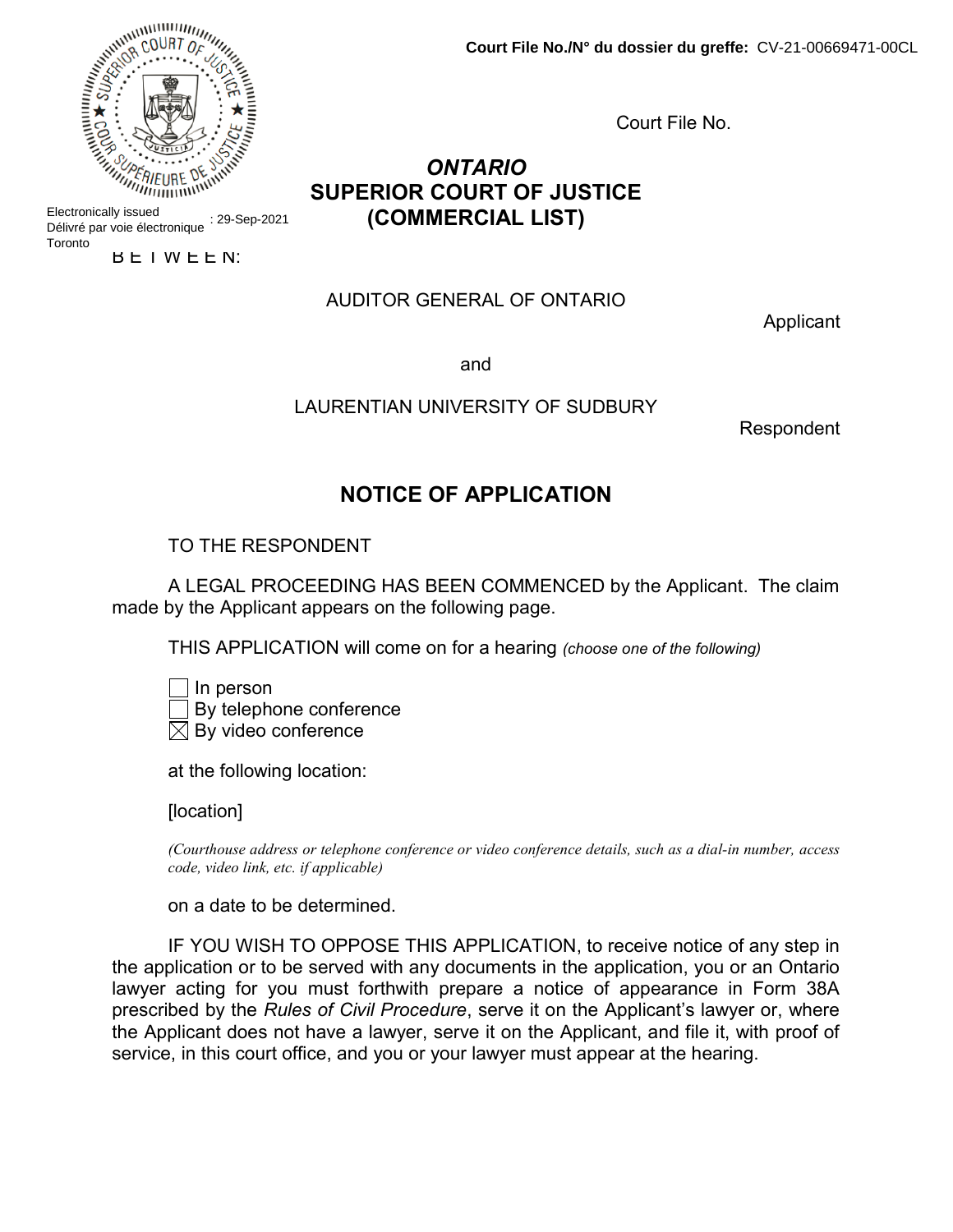# -2-

IF YOU WISH TO PRESENT AFFIDAVIT OR OTHER DOCUMENTARY EVIDENCE TO THE COURT OR TO EXAMINE OR CROSS-EXAMINE WITNESSES ON THE APPLICATION, you or your lawyer must, in addition to serving your notice of appearance, serve a copy of the evidence on the Applicant's lawyer or, where the Applicant does not have a lawyer, serve it on the Applicant, and file it, with proof of service, in the court office where the application is to be heard as soon as possible, but at least four days before the hearing.

IF YOU FAIL TO APPEAR AT THE HEARING, JUDGMENT MAY BE GIVEN IN YOUR ABSENCE AND WITHOUT FURTHER NOTICE TO YOU. IF YOU WISH TO OPPOSE THIS APPLICATION BUT ARE UNABLE TO PAY LEGAL FEES, LEGAL AID MAY BE AVAILABLE TO YOU BY CONTACTING A LOCAL LEGAL AID OFFICE.

| Date | Issued by                                                                               |                                                                                                          |
|------|-----------------------------------------------------------------------------------------|----------------------------------------------------------------------------------------------------------|
|      |                                                                                         | Local Registrar                                                                                          |
|      | Address of                                                                              | <b>Superior Court of Justice</b><br>court office: 330 University Avenue, 9th Floor<br>Toronto ON M5G 1R7 |
| TO:  | Laurentian University of Sudbury<br>935 Ramsey Lake Road<br>Sudbury, Ontario<br>P3F 2C6 |                                                                                                          |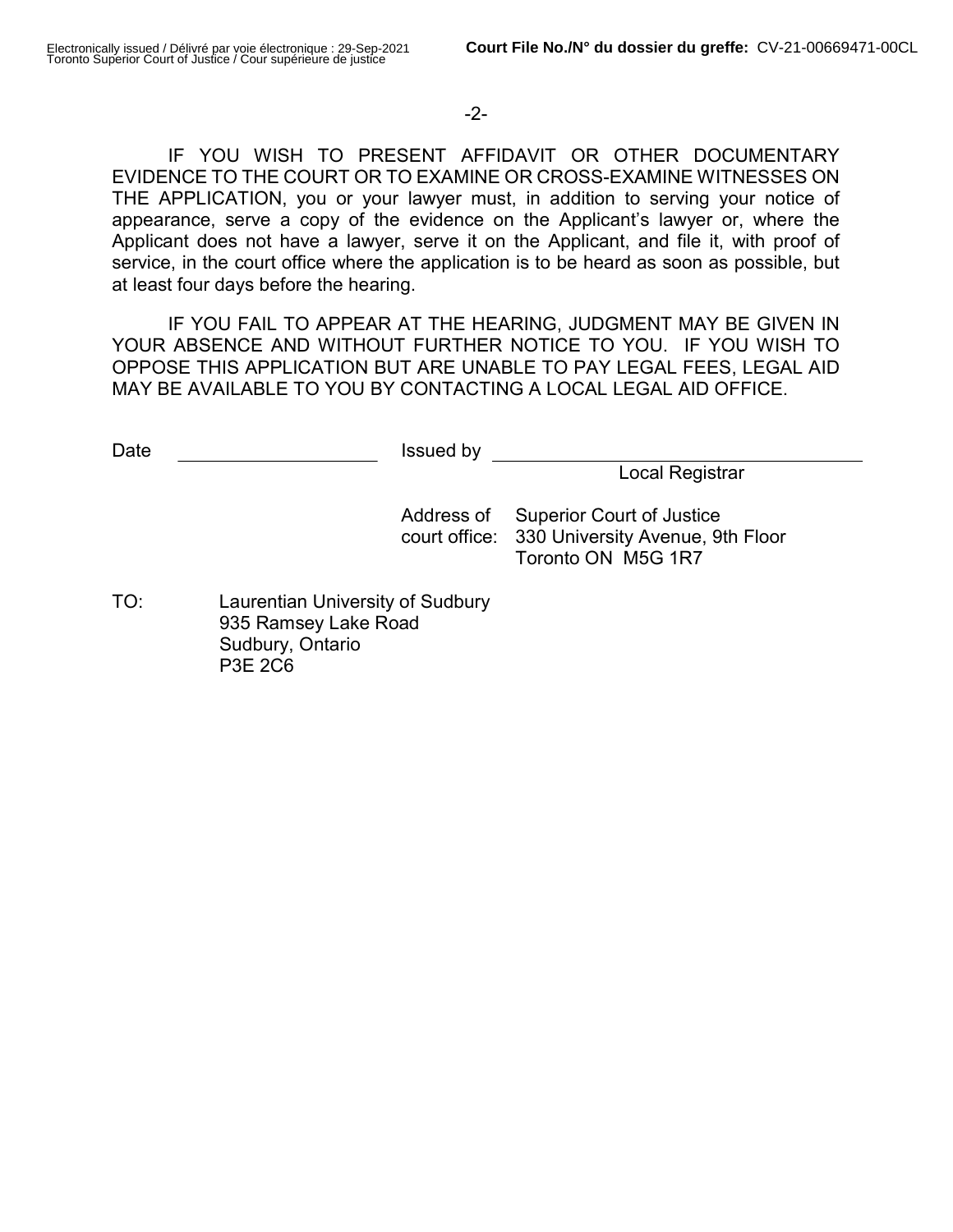#### -3-

# APPLICATION

# THE APPLICANT MAKES APPLICATION FOR:

- (a) a Declaration that every grant recipient is required to give the Auditor General the information and records described in subsection 10(1) of the Auditor General Act, R.S.O. 1990, c A. 35(as amended), including information and records that are subject to solicitor-client privilege, litigation privilege, or settlement privilege;
- (b) a Declaration that the Auditor General has a right to free and unfettered access to the information and records described in subsection 10(2) of the Auditor General Act that are subject to solicitor-client privilege, litigation privilege or settlement privilege;
- (c) the costs of this proceeding; and,
- (d) such further and other relief as this Honourable Court deems just.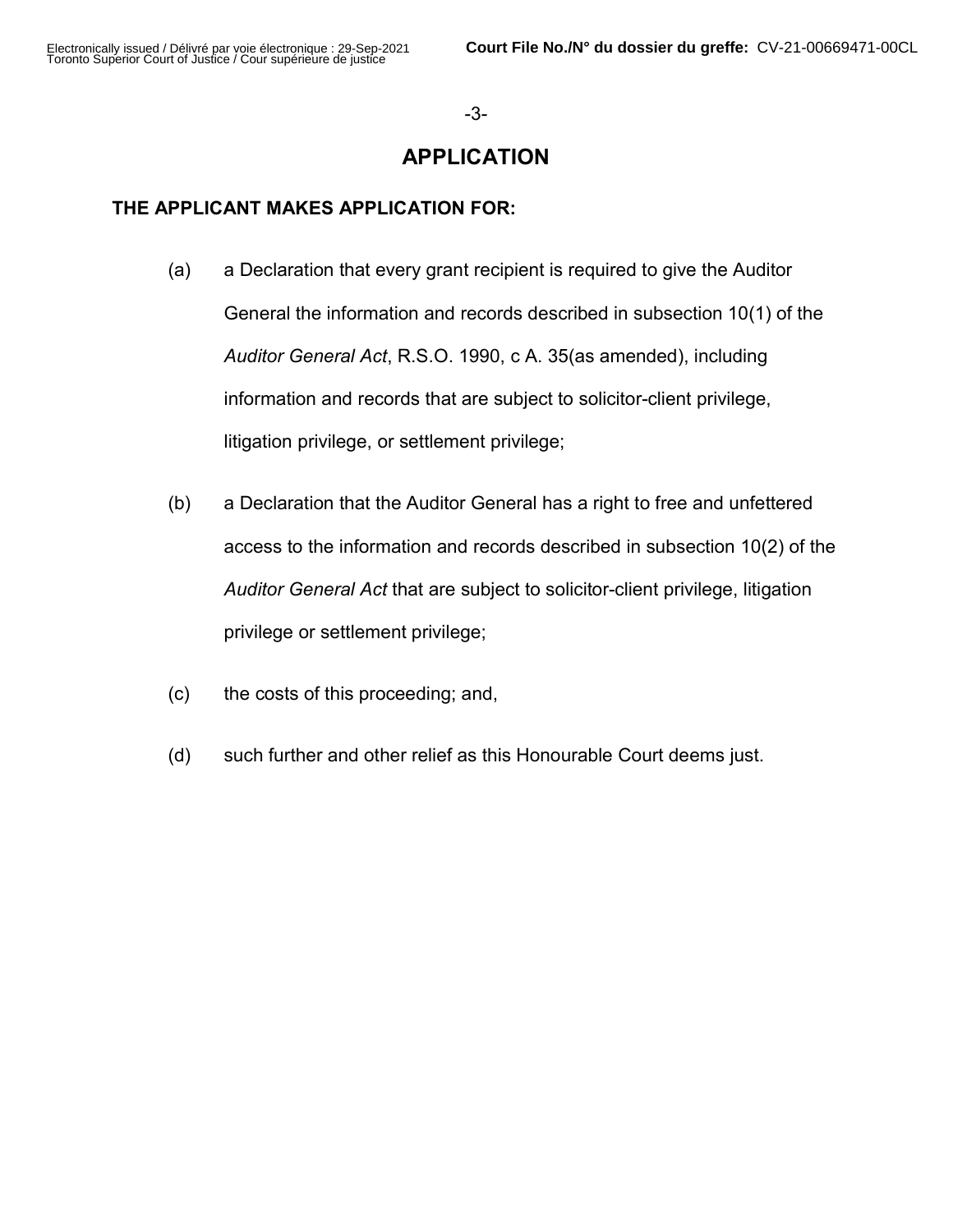-4-

# THE GROUNDS FOR THE APPLICATION ARE:

## A. MOTION BY STANDING COMMITTEE ON PUBLIC ACCOUNTS: VALUE-FOR - MONEY AUDIT OF THE OPERATIONS OF LAURENTIAN UNIVERSITY

- 1. The Standing Committee on Public Accounts passed a motion on April 28, 2021 requesting the Auditor General to conduct a value-for-money audit on the operations of Laurentian University of Sudbury for the period of 2010 to 2020.
- 2. The Auditor General of Ontario is an Officer of the Legislative Assembly of Ontario. The Office of the Auditor General is an independent, non-partisan Office of the Legislative Assembly of Ontario that serves the Members of Provincial Parliament and the people of Ontario. One of the roles of the Auditor General is to hold Public Sector and Broader Public Sector organizations (such as universities) accountable for financial responsibility and transparency.
- 3. The Auditor General notified the President and Vice-Chancellor of Laurentian University of Sudbury in May 2021 that the Standing Committee on Public Accounts passed a motion to request the Auditor General to conduct a value-formoney audit of Laurentian University's operations for the period of 2010 to 2020. The value-for-money audit is ongoing.

# B. LAURENTIAN UNIVERSITY'S REFUSAL TO PROVIDE PRIVILEGED INFORMATION AND RECORDS TO THE AUDITOR GENERAL

4. The Ontario Public Sector Guide for Interaction with the Office of the Auditor General of Ontario: Value-for-Money Audits was signed by Auditor General Bonnie Lysyk and the Secretary of the Cabinet in April 2019. Appendix B to the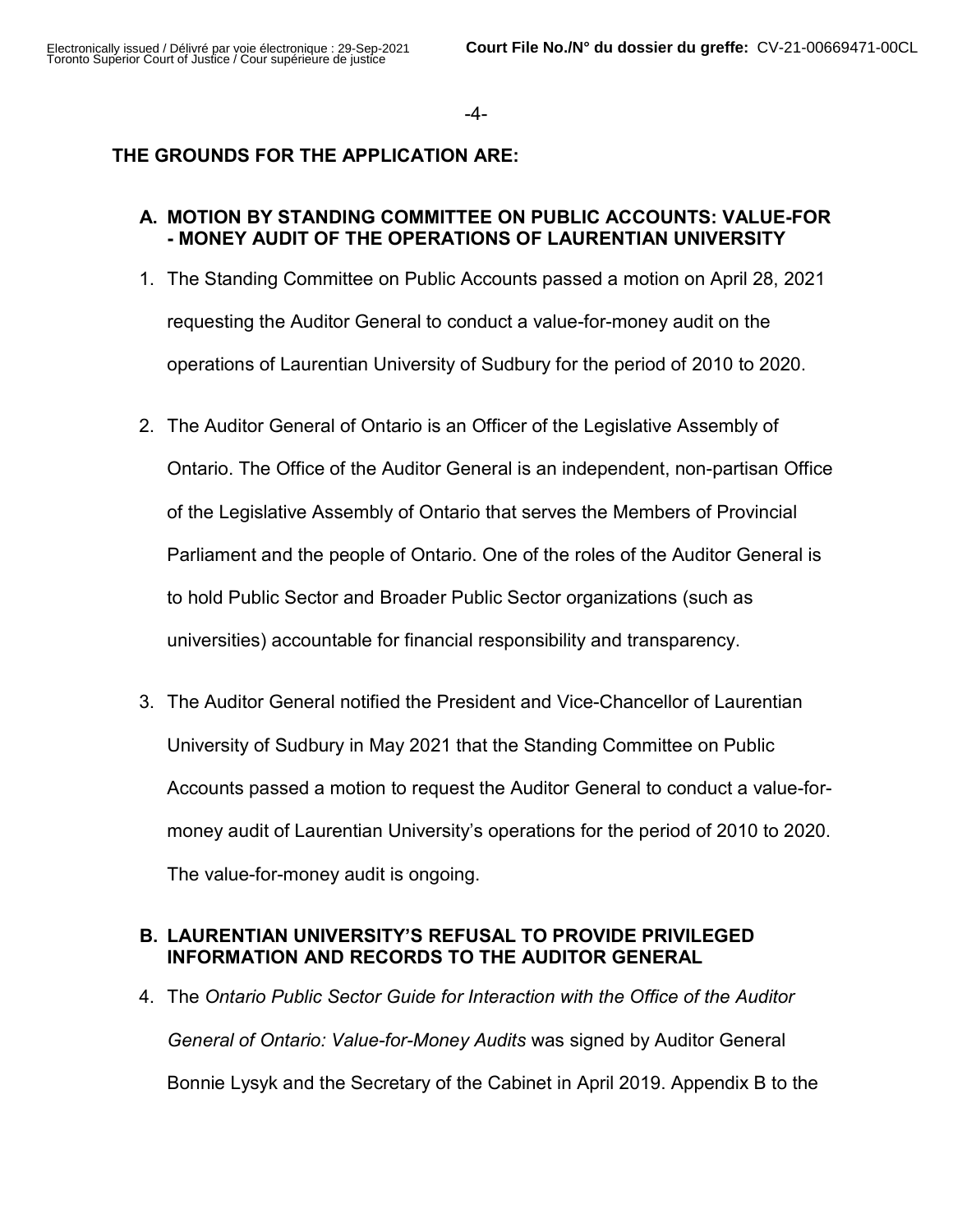-5-

Guide informs auditees about the Auditor General's right of access to privileged information and records. The Ontario Public Sector Guide for Interaction with the Office of the Auditor General of Ontario: Value-for-Money Audits was provided by the Auditor General to the President and Vice-Chancellor of Laurentian University of Sudbury.

- 5. Section 10 of the Auditor General Act imposes a mandatory duty on a grant recipient to give information and records to the Auditor General and entitles the Auditor General to have free access to a grant recipient's information and records. The Office of the Auditor General has consistently advised Laurentian University of Sudbury employees that section 10 of the Auditor General Act provides the Auditor General with a right of access to privileged information and records.
- 6. Laurentian University of Sudbury disagrees with the Auditor General's interpretation of section 10 of the Auditor General Act and has consistently denied the Auditor General access to its privileged information and records.

# C. LEGISLATIVE HISTORY OF SECTION 10 OF THE AUDITOR GENERAL ACT

- 7. The Audit Act was amended in 2004 by way of Bill 18 (The Audit Statute Law Amendment Act, 2004, SO 2004, c 17). Bill 18 received Royal Assent on November 30, 2004.
- 8. Bill 18 added section 9.1 of the Auditor General Act, authorizing the Auditor General to conduct special audits of grant recipients.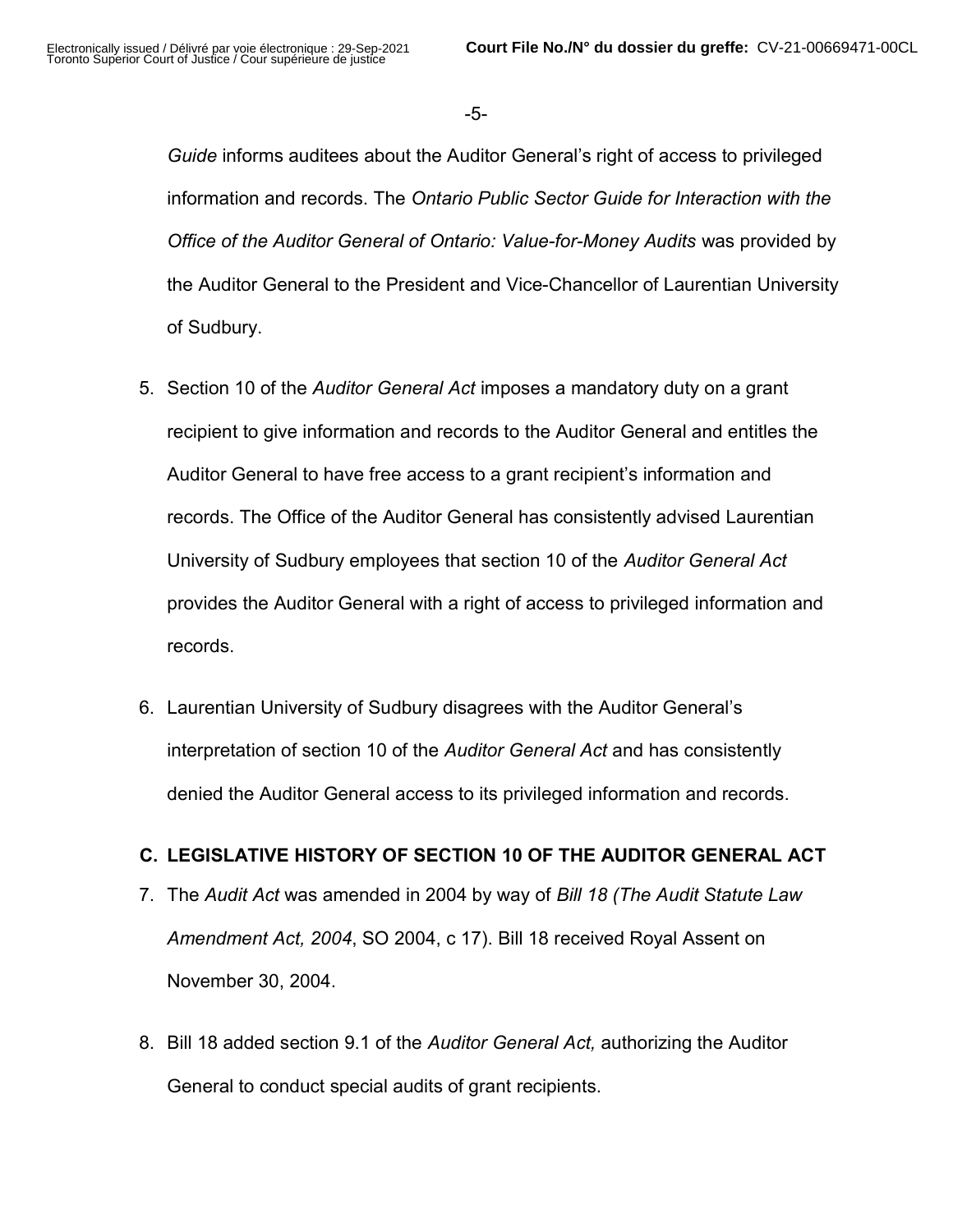9. Bill 18 repealed section 10 of the Audit Act, R.S.O. 1990, c.A.35 which read:

Every ministry of the public service, every agency of the Crown and every Crown controlled corporation shall furnish the Auditor with such information regarding its powers, duties, activities, organization, financial transactions and methods of business as the Auditor from time to time requires, and the Auditor shall be given access to all books, accounts, financial records, reports, files and all other papers, things or property belonging to or in use by the ministry, agency of the Crown or Crown controlled corporation and necessary to the performance of the duties of the Auditor under this Act.

10. Bill 18 replaced section 10 of the *Audit Act* with the following provisions regarding

the duty of a grant recipient to give information to the Auditor General and the

Auditor General's entitlement to have free access to a grant recipient's

information and records:

(1) Every ministry of the public service, every agency of the Crown, every Crown controlled corporation and every grant recipient shall give the Auditor General the information regarding its powers, duties, activities, organization, financial transactions and methods of business that the Auditor General believes to be necessary to perform his or her duties under this Act.

(2) The Auditor General is entitled to have free access to all books, accounts, financial records, electronic data processing records, reports, files and all other papers, things or property belonging to or used by a ministry, agency of the Crown, Crown controlled corporation or grant recipient, as the case may be, that the Auditor General believes to be necessary to perform his or her duties under this Act.

(3) A disclosure to the Auditor General under subsection (1) or (2) does not constitute a waiver of solicitor-client privilege, litigation privilege or settlement privilege.

11. Bill 18 added section 27.1 which requires the Auditor General and employees of

the Office of the Auditor General to preserve the secrecy of privileged information

obtained under section 10 of the Auditor General Act: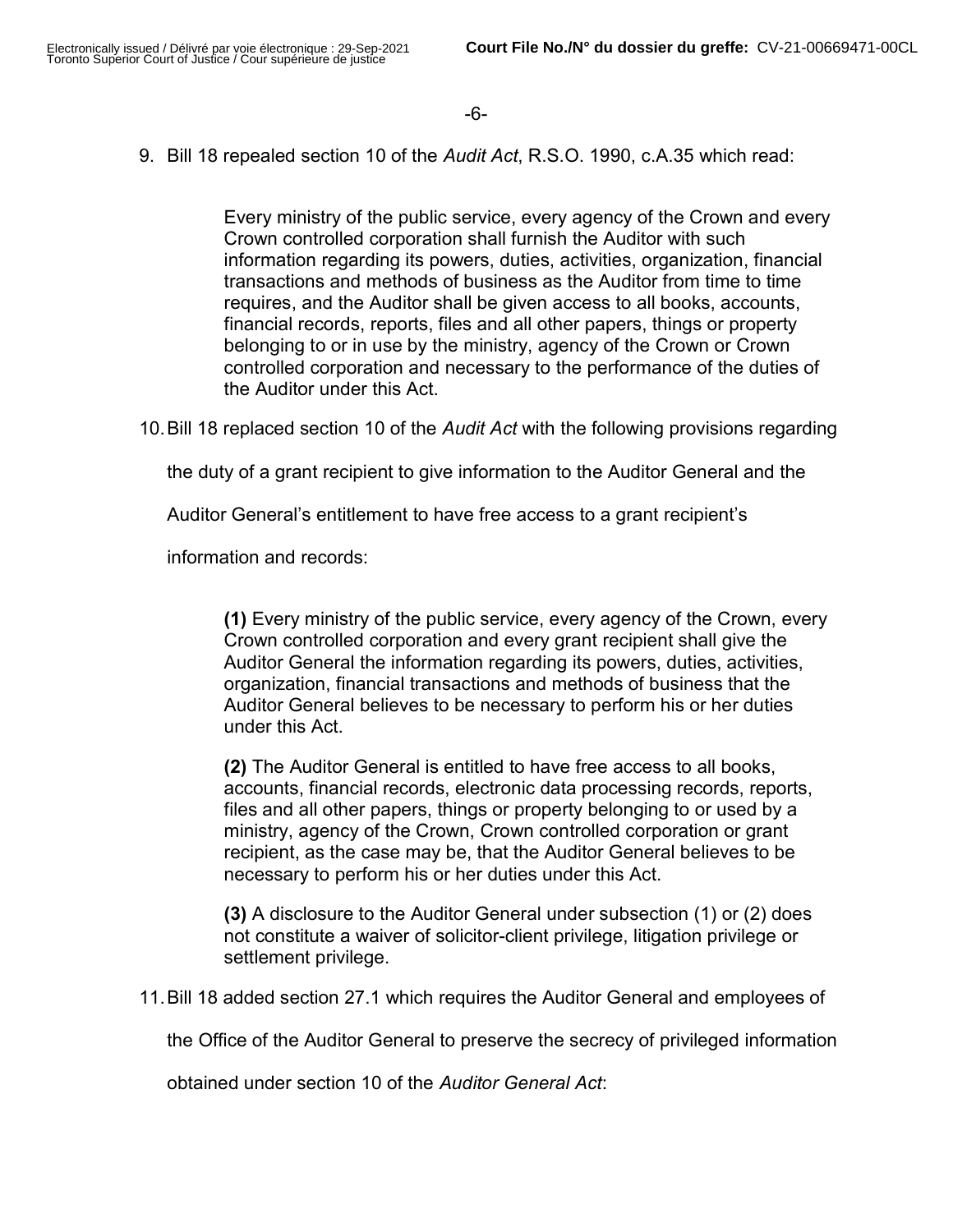(1) The Auditor General, the Deputy Auditor General and each person employed in the Office of the Auditor General or appointed to assist the Auditor General for a limited period of time or in respect of a particular matter shall preserve secrecy with respect to all matters that come to his or her knowledge in the course of his or her employment or duties under this Act.

(2) Subject to subsection (3), the persons required to preserve secrecy under subsection (1) shall not communicate to another person any matter described in subsection (1) except as may be required in connection with the administration of this Act or any proceedings under this Act or under the Criminal Code (Canada).

(3) A person required to preserve secrecy under subsection (1) shall not disclose any information or document disclosed to the Auditor General under section 10 that is subject to solicitor-client privilege, litigation privilege or settlement privilege unless the person has the consent of each holder of the privilege.

12. On December 9, 2003, the Minister of Finance (the Honourable Greg Sorbara)

introduced Bill 18's amendments to the Audit Act (Hansard,  $38<sup>th</sup>$  Parl., 1<sup>st</sup> sess.,

No. 12A at 541) and stated:

The amendments I am introducing today would give the Provincial Auditor the expanded power to conduct full-scope value-for-money audits of the socalled SUCH sector – that is school boards, universities, colleges and hospitals – and also all crown-controlled corporations and their related subsidiaries. These value-for-money audits will report whether money was expended with due regard to economy and efficiency and whether procedures were established to measure and report on the effectiveness of those programs. They will go a long way to ensure that the people of Ontario get the value they deserve from the money they invest in these public services. Organizations subject to this expanded mandate will be required to provide the Provincial Auditor with information and access to their books and records.

13. On April 19, 2004, Member of Provincial Parliament Mike Colle made the

following statement about Bill 18 (Hansard,  $38<sup>th</sup>$  Parl., 1<sup>st</sup> sess., No. 33 at 1548):

…Just to give you an example of how thorough this is, for instance, the Provincial Auditor under this act will have free access to records, all books, accounts, financial records, electronic data, processing records,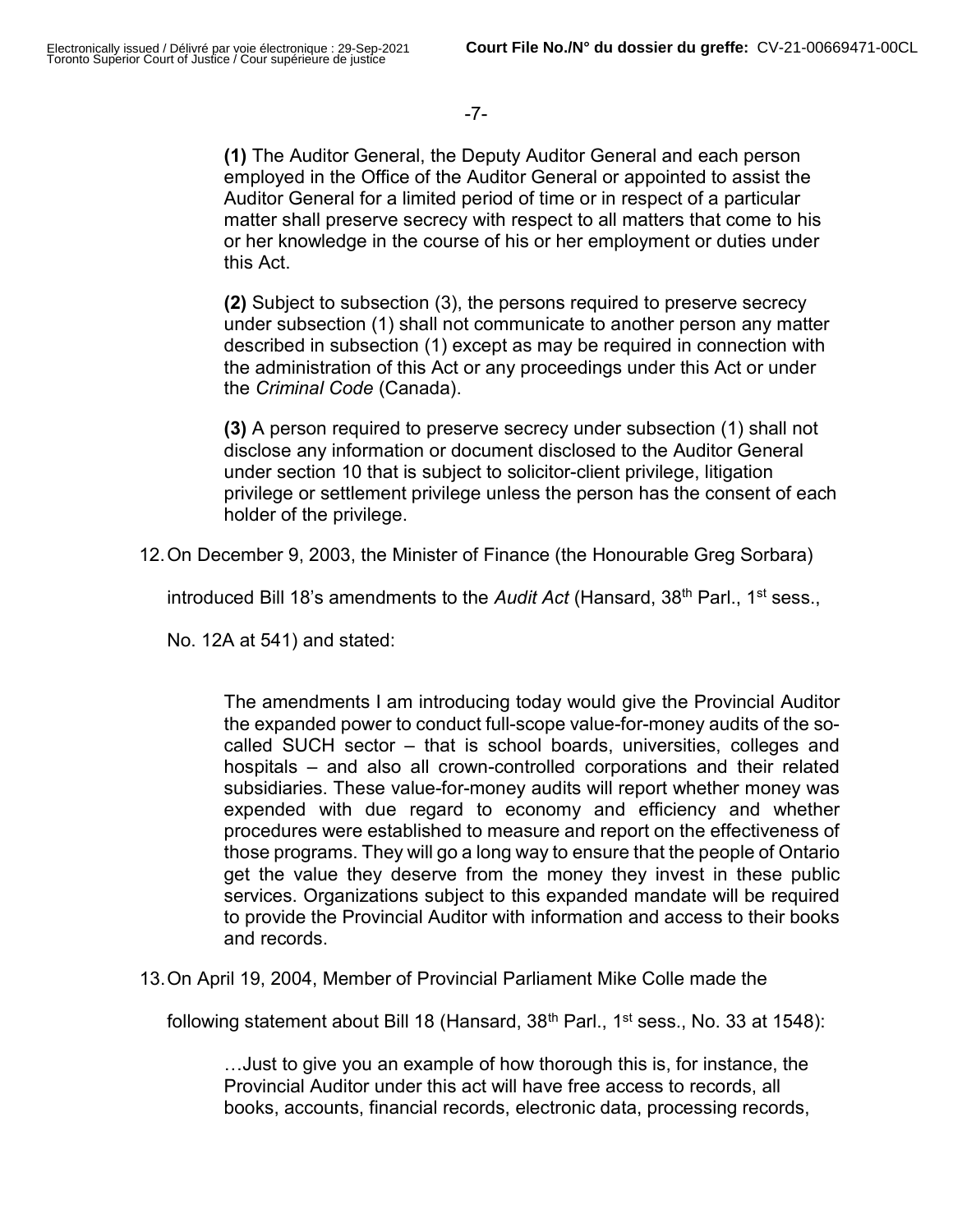-8-

reports, files, all papers and things on property belonging to or used by a ministry, an agency of the crown, a crown-controlled corporation or grant recipient. So the auditor will have unfettered access to all papers, books and documents.

14. On May 17, 2004, Member of Parliament David Zimmer made the following

statement about Bill 18 (Hansard,  $38<sup>th</sup>$  Parl., 1<sup>st</sup> sess., No. 49 at 2311):

Let me just briefly refer to what I think are four important sections of Bill 18, because nobody has referred to these sections. I've talked about the philosophy, what we want to do, why we want Bill 18, why we want an empowered Auditor General. I've given a list of abuses that were garnered from a reading of the last report, for 2003. Let me just turn my mind to Bill 18 for a minute or two.

Section 10 is entitled "Duty to furnish information," and this is critical: "Every ministry of the public service, every agency of the Crown, every Crown controlled corporation and every grant recipient shall give the Auditor General the information regarding its powers, duties, activities, organization, financial transactions and methods of business that the Auditor General believes to be necessary to perform his or her duties under this Act." That is a powerful tool.

Subsection 10(2), "Access to records," another hand-in-hand powerful tool along with the duty to finish information: "The Auditor General is entitled to have free access to all books, accounts, financial records, electronic data processing records ... files and all other papers, things or property belonging to or used by a ministry, agency of the Crown, Crown controlled corporation or grant recipient"—that's the transfer payments— "as the case may be," and any other information "that the Auditor General believes to be necessary to perform" his duties. Another very important tool.

Section 11 is the third tool that the Auditor General has to root out this malfeasance: "The Auditor General may examine any person on oath on any matter pertinent to an audit or examination." That is a powerful tool.

The last, and the overarching authority given to the auditor under Bill 18, is the authority to give an opinion on statements: "In the annual report in respect of each fiscal year, the Auditor General shall express his or her opinion as to whether the consolidated financial statements of Ontario, as reported in the Public Accounts, present fairly information in accordance with appropriate generally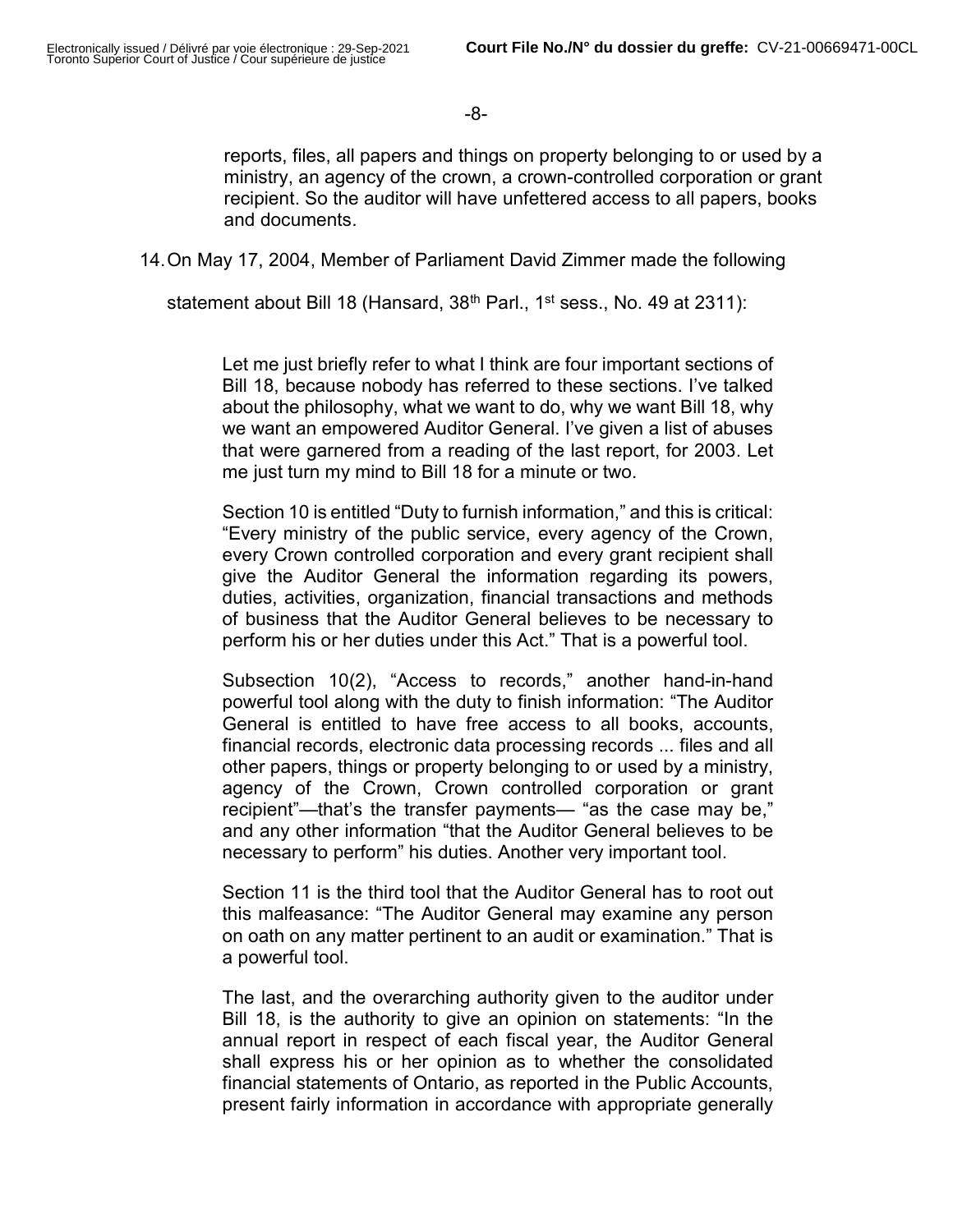accepted accounting principles and the Auditor General shall set out"—and this is important—"any reservations he or she may have."

These are powerful tools to enable the Auditor General under Bill 18 to root out financial mismanagement and to hold all of us here in this Legislature from all parties, and hold the government, accountable to the taxpayers of Ontario. That's why I am proud to support Bill 18.

15. Prior to the introduction of Bill 18, the Provincial Auditor and the Deputy Attorney

General signed an Interim Protocol on Access by the Office of the Provincial

Auditor of Ontario to Privileged Documents (dated July 25, 2003). The purpose of

the Protocol was to enable the Office of the Provincial Auditor to have access to

all documents subject to solicitor-client privilege, litigation privilege and

settlement privilege, and to recognize the government's interest in maintaining

confidentiality and preserving privilege in those documents:

The purpose of this Protocol is to enable the OPA [Office of the Provincial Auditor] to have access to all documents subject to solicitor-client privilege, litigation privilege or settlement privilege (the "privileged documents") required by the Provincial Auditor to perform his or her duties under the Audit Act and to recognize the government's interest in maintaining confidentiality and preserving the privilege in those documents. The Protocol is intended to accomplish this purpose in a consistent way across government.

16. The 2003 Handbook for Interaction with the Office of the Provincial Auditor of

Ontario (November 2003) stated that privileged documents must be provided to

the Provincial Auditor:

… [C]ertain other documents may be subject to solicitor-client, litigation or settlement privilege. Such "privileged documents" are to be provided to the OPA [Office of the Provincial Auditor] under the terms of a protocol between the OPA and the Ministry of the Attorney General (MAG) concerning access by the OPA to privileged documents. The protocol enables the OPA to have access to all documents required by the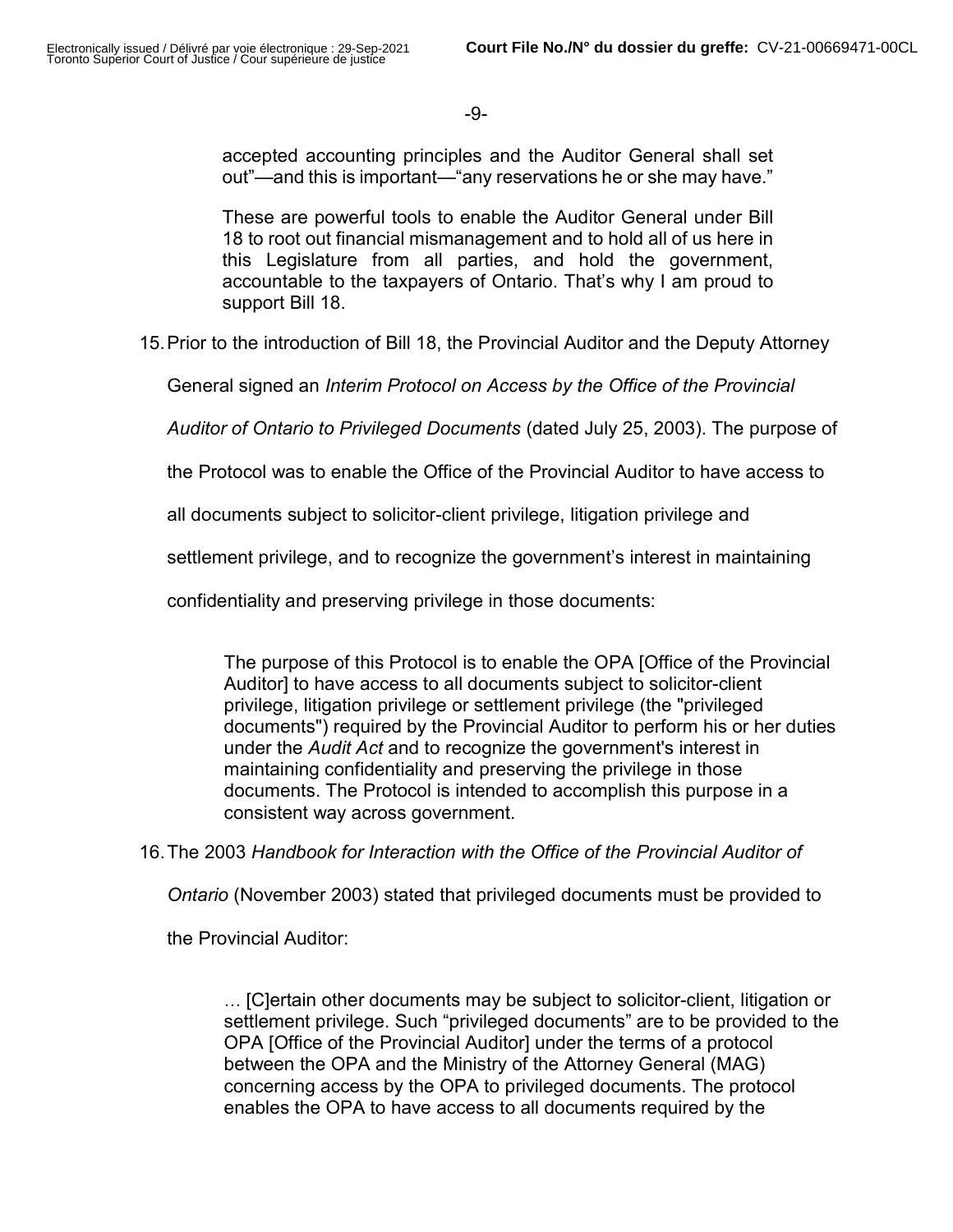#### -10-

Provincial Auditor to perform his duties under the Audit Act while preserving the government's privilege in those documents.

17. The Ontario Internal Audit Division's 2006 Handbook for Interaction with the

Auditor General of Ontario, informed auditees that prior to the 2004 amendments

to the Audit Act, the Auditor General's access to privileged documents was

governed by the Interim Protocol of Access by the Office of the Provincial Auditor

of Ontario:

Prior to the amendments to the Auditor General's enabling legislation in 2004, the Auditor General's access to privileged documents (solicitorclient, litigation and settlement) was governed by a protocol between the Auditor General (previously the Provincial Auditor) and the Ministry of the Attorney General. The Protocol confirmed the Auditor General's right to access to privileged information but more importantly it confirmed that the disclosure to the Auditor General does not constitute a waiver of the privilege by the privilege holder and it stated conditions for the treatment of this information by the Auditor General.

The amendment to the Act, (s. 10 (3)) "A disclosure to the Auditor General under subsection (1) or (2) does not constitute a waiver of solicitor-client privilege, litigation privilege or settlement privilege" gave legal status to the privilege holder's right to maintain privilege and confirmed that disclosure to the Auditor General does not constitute a waiver of solicitor-client privilege, litigation privilege or settlement privilege. The amendment also clarified the Auditor General's responsibility of preserving the confidentiality of privileged information, therefore, employees of the Office of the Auditor General, (s. 27.1 (3)) "shall not disclose any information or document disclosed to the Auditor General under section 10 that is subject to solicitor – client-privilege, litigation privilege or settlement privilege unless the person has the consent of the holder of the privilege."

Since the legal rights and responsibilities of the Auditor General with respect to these privileges have been formalized in the Act, the past Protocol now exists only to assist legal counsel with the processes to follow in providing this information to the Auditor General.

Under this Protocol, Legal Directors are responsible for reviewing documents subject to solicitor-client privilege, litigation privilege and settlement privilege requested by the Auditor General, on a timely basis, before releasing the documents. The purpose of the review is to determine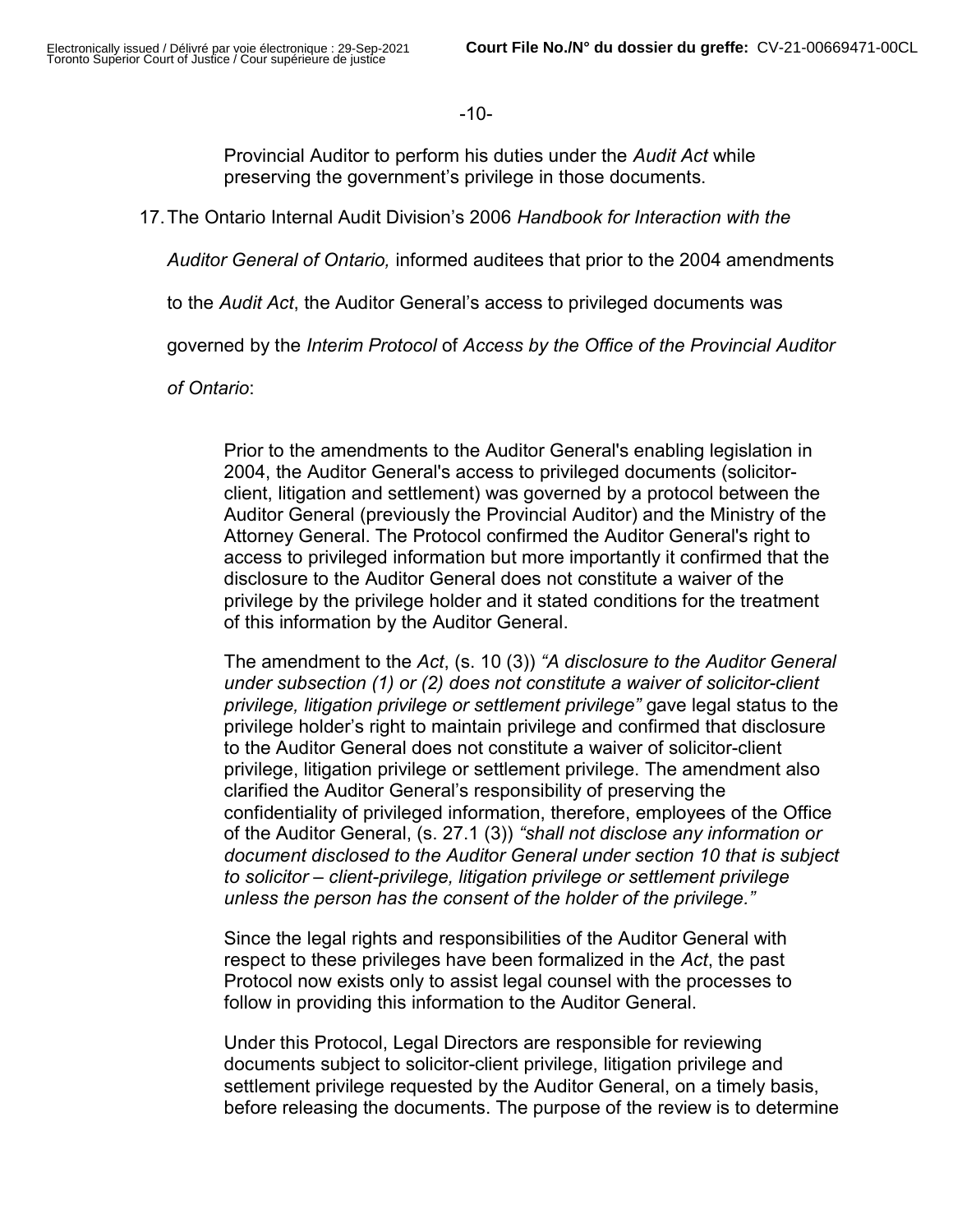-11-

whether the documents are subject to solicitor-client privilege, litigation privilege or settlement privilege, to identify any privileged documents that raise special confidentiality concerns such as documents relating to ongoing litigation, and to advise the Auditor General accordingly. Generally, the Auditor General will be provided with copies of privileged documents, however, if the privileged document raises a special confidentiality concern, the Auditor General will inspect such documents on site.

For the Auditor General's audits of the BPS [Broader Public Sector], the BPS entity's legal counsel should provide the necessary assistance in dealing with the Auditor General's request for information and documents subject to solicitor-client privilege, litigation privilege and settlement privilege.

# D. SECTION 10 OF THE AUDITOR GENERAL ACT – DUTY TO FURNISH INFORMATION AND ACCESS TO RECORDS

18. As a grant recipient, Laurentian University of Sudbury is obligated to give the

Auditor General the information the Auditor General believes is necessary to

conduct the value-for-money audit of Laurentian University of Sudbury, including

privileged information and records. Subsection 10(1) of the Auditor General Act

states:

Every ministry of the public service, every agency of the Crown, every Crown controlled corporation and every grant recipient shall give the Auditor General the information regarding its powers, duties, activities, organization, financial transactions and methods of business that the Auditor General believes to be necessary to perform his or her duties under this Act.

Pursuant to subsection 10(3) of the Auditor General Act, a grant recipient's

disclosure to the Auditor General under subsection 10(1) does not constitute a

waiver of solicitor-client privilege, litigation privilege or settlement privilege.

19. The Auditor General has a right to free and unfettered access to all records

belonging to or used by a grant recipient that the Auditor General believes to be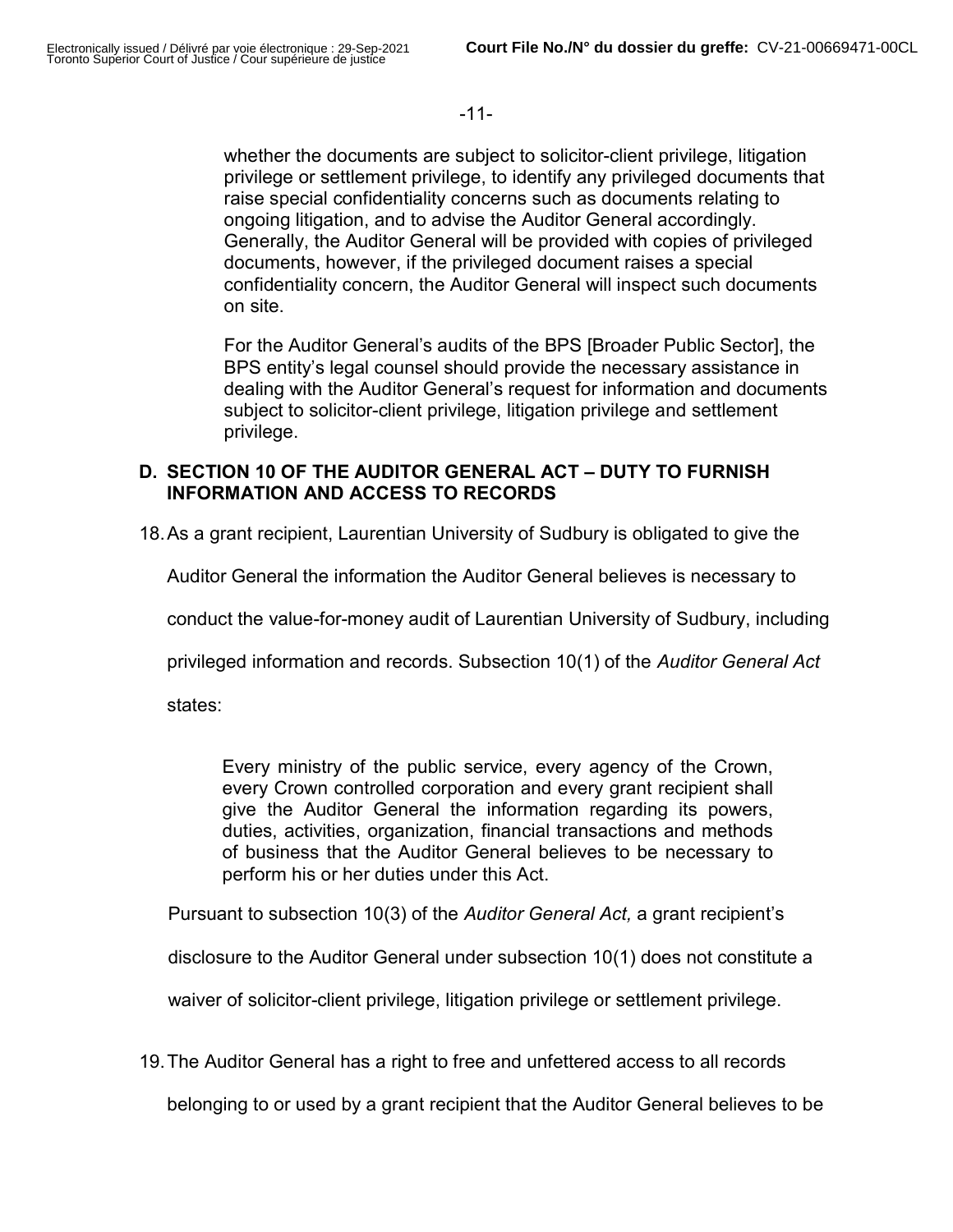## -12-

necessary to conduct the value-for-money audit of Laurentian University of

Sudbury, including privileged information and records. Subsection 10(2) of the

Auditor General Act states:

The Auditor General is entitled to have free access to all books, accounts, financial records, electronic data processing records, reports, files and all other papers, things or property belonging to or used by a ministry, agency of the Crown, Crown controlled corporation or grant recipient, as the case may be, that the Auditor General believes to be necessary to perform his or her duties under this Act.

Pursuant to subsection 10(3) of the *Auditor General Act*, a grant recipient's

disclosure to the Auditor General under subsection 10(2) does not constitute a

waiver of solicitor client privilege, litigation privilege or settlement privilege.

20. Laurentian University of Sudbury's interpretation of section 10 of the Auditor

General Act is set out in an email from the President and Vice-Chancellor (Dr.

Robert Haché) sent on August 4, 2021 to Assistant Auditor General Gus Chagani:

"… the Auditor General does not have the right to access privileged information. The Auditor General Act allows, but does not require, an entity under audit to disclose privileged information to the Auditor General. The Act provides that, if such disclosure occurs, it is not a waiver of privilege, but, again, does not entitle the Auditor General to such disclosure. Of course, the University may choose to disclose privileged information to the Auditor General, but that decision is the University's to make."

21. Subsection 10(3) of the Auditor General Act begins with the words: "A disclosure

to the Auditor General under subsection (1) or (2)…".

A disclosure under subsection 10(1) is mandatory and an auditee has no choice

other than to make the disclosure of privileged information requested by the Auditor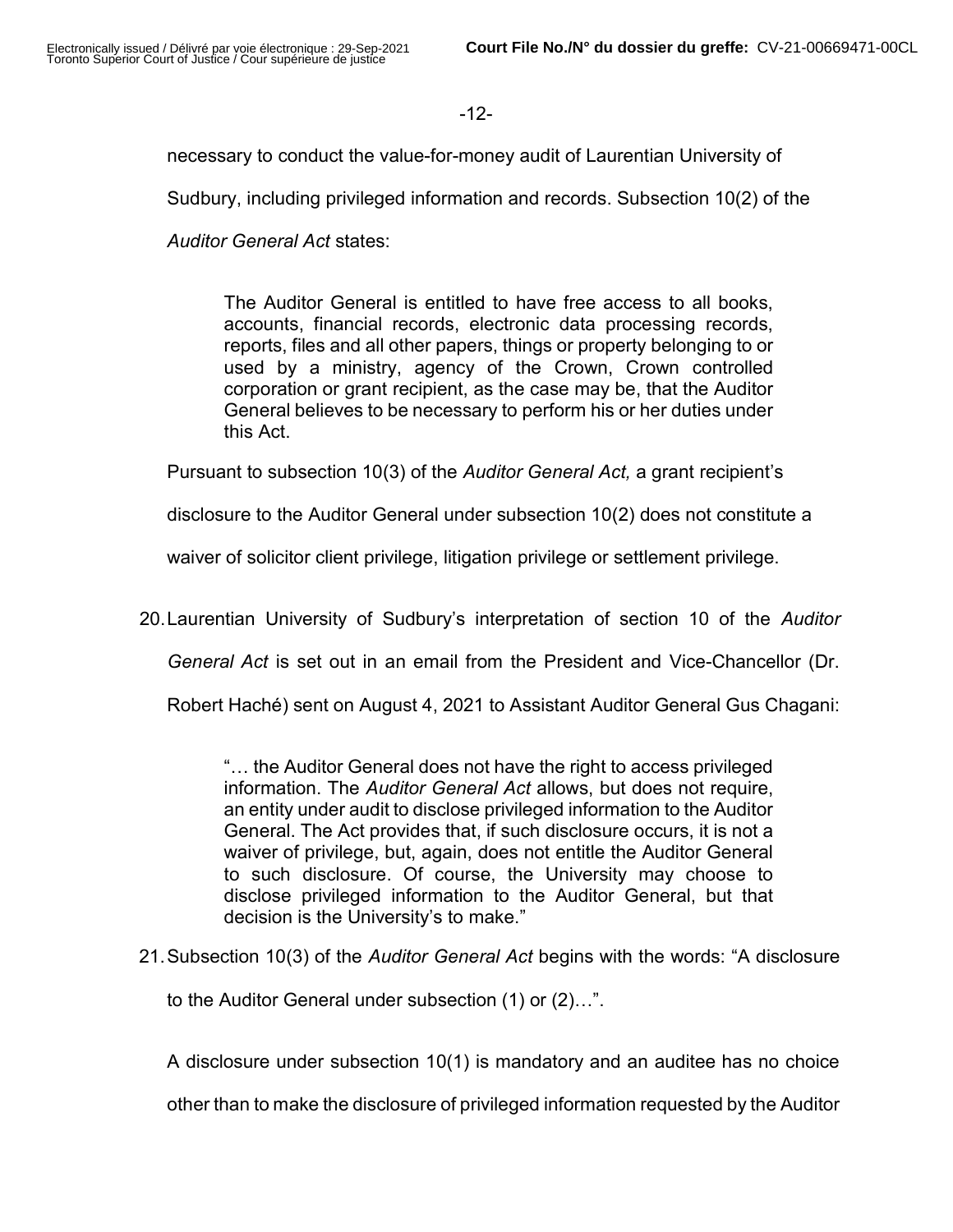-13-

General ("every grant recipient shall give the Auditor General the information…"). The disclosure required under subsection 10(1) is not voluntary or a choice that lies in the hands of Laurentian University of Sudbury.

The Auditor General is entitled under subsection 10(2) to free access to a grant recipient's books, accounts, and financial records. An auditee is accorded no right by subsection 10(2) to deny the Auditor General access to privileged information. The Auditor General's right of access to a grant recipient's information and records is unfettered.

- 22. Subsections 10(1) and 10(2) of the Auditor General Act are mandatory provisions, not discretionary provisions that confer a choice on an auditee to disclose privileged information to the Auditor General. There is no carve out for privileged information contained in the disclosures required under subsections 10(1) and 10(2) of the Auditor General Act. This is why subsection 10(3) protects the privileged information by providing that the disclosure of the privileged information to the Auditor General does not constitute a waiver of solicitor-client privilege, litigation privilege, or settlement privilege.
- 23. The disclosures mandated by subsections 10(1) and (2) of the Auditor General Act are further protected by the confidentiality and secrecy provisions set out in section 27.1 of the Auditor General Act. Section 27.1(3) of the Auditor General Act preserves secrecy over privileged information required to be disclosed to the Auditor General under section 10 of the Auditor General Act: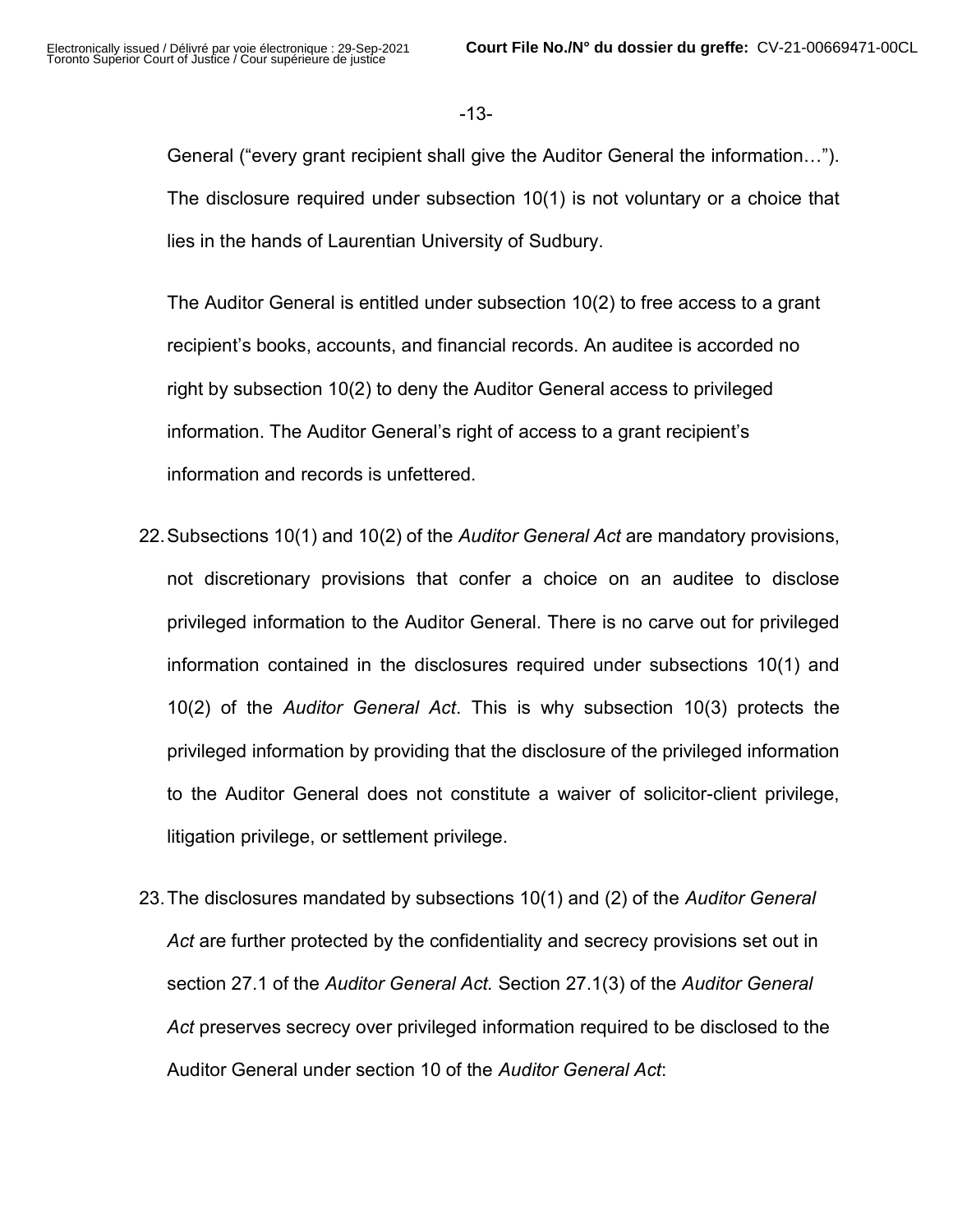-14-

A person required to preserve secrecy under subsection (1) shall not disclose any information or document disclosed to the Auditor General under section 10 that is subject to solicitor-client privilege, litigation privilege or settlement privilege unless the person has the consent of each holder of the privilege.

- 24. Section 27.1(3) of the Auditor General Act makes it clear that the disclosures mandated by subsections 10(1) and 10(2) include documents that contain privileged information and protects the disclosure of that privileged information by imposing a duty of confidentiality and secrecy on the Auditor General and employees of the Office of the Auditor General of Ontario.
- 25. The refusal by Laurentian University of Sudbury to provide the Auditor General of Ontario with access to privileged information and records based on Laurentian University's interpretation of section 10 of the Auditor General Act necessitated this Application.

# E. OTHER

- 26. Auditor General Act, RSO 1990, c. A.35 (as amended).
- 27. Rules 14.05(3)(d), 14.05(3)(h) and 39 of the Rules of Civil Procedure, RRO 1990, Reg 194.
- 28. It is unlikely that there will be any material facts in dispute requiring a trial.
- 29. Such further and other grounds as the lawyers may advise and this Honourable Court permits.

# THE FOLLOWING DOCUMENTARY EVIDENCE WILL BE USED AT THE HEARING OF THE APPLICATION: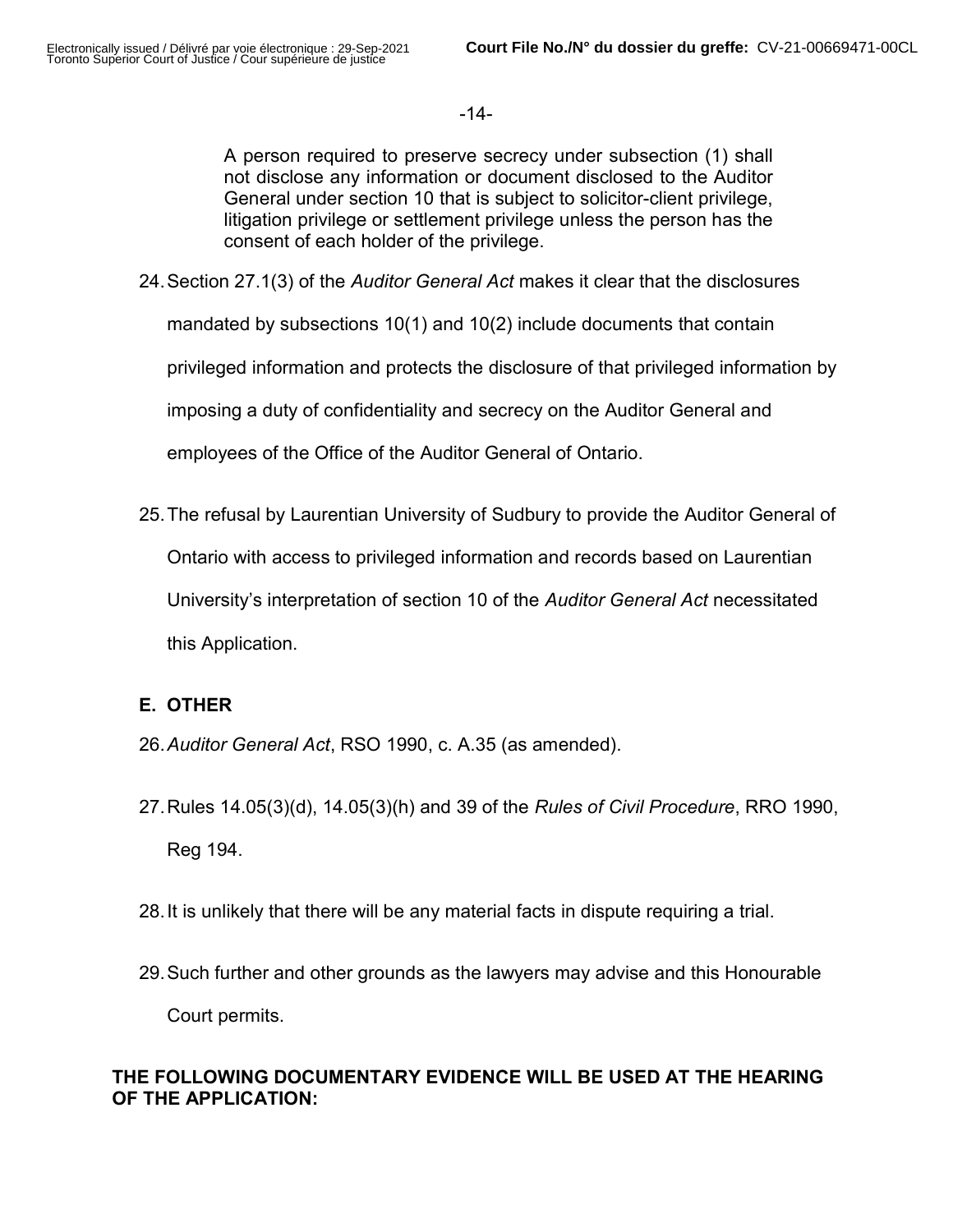### -15-

(a) the Affidavit of Auditor General Bonnie Lysyk, sworn on September 28,

2021; and

(b) such further and other evidence as the lawyers may advise and this

Honourable Court may permit.

Date: September 28, 2021

### GOWLING WLG (CANADA) LLP

Barristers & Solicitors 1 First Canadian Place 100 King Street West, Suite 1600 Toronto ON M5X 1G5 Tel: 416-862-7525 Fax: 416-862-7661

### Richard Dearden (19087H)

richard.dearden@gowlingwlg.com Tel: 613-786-0135

Heather Fisher (75006L) heather.fisher@gowlingwlg.com Tel: 416-369-7202

### Sarah Boucaud (76517I)

sarah.boucaud@gowlingwlg.com Tel: 613-786-0049

Lawyers for the Applicant